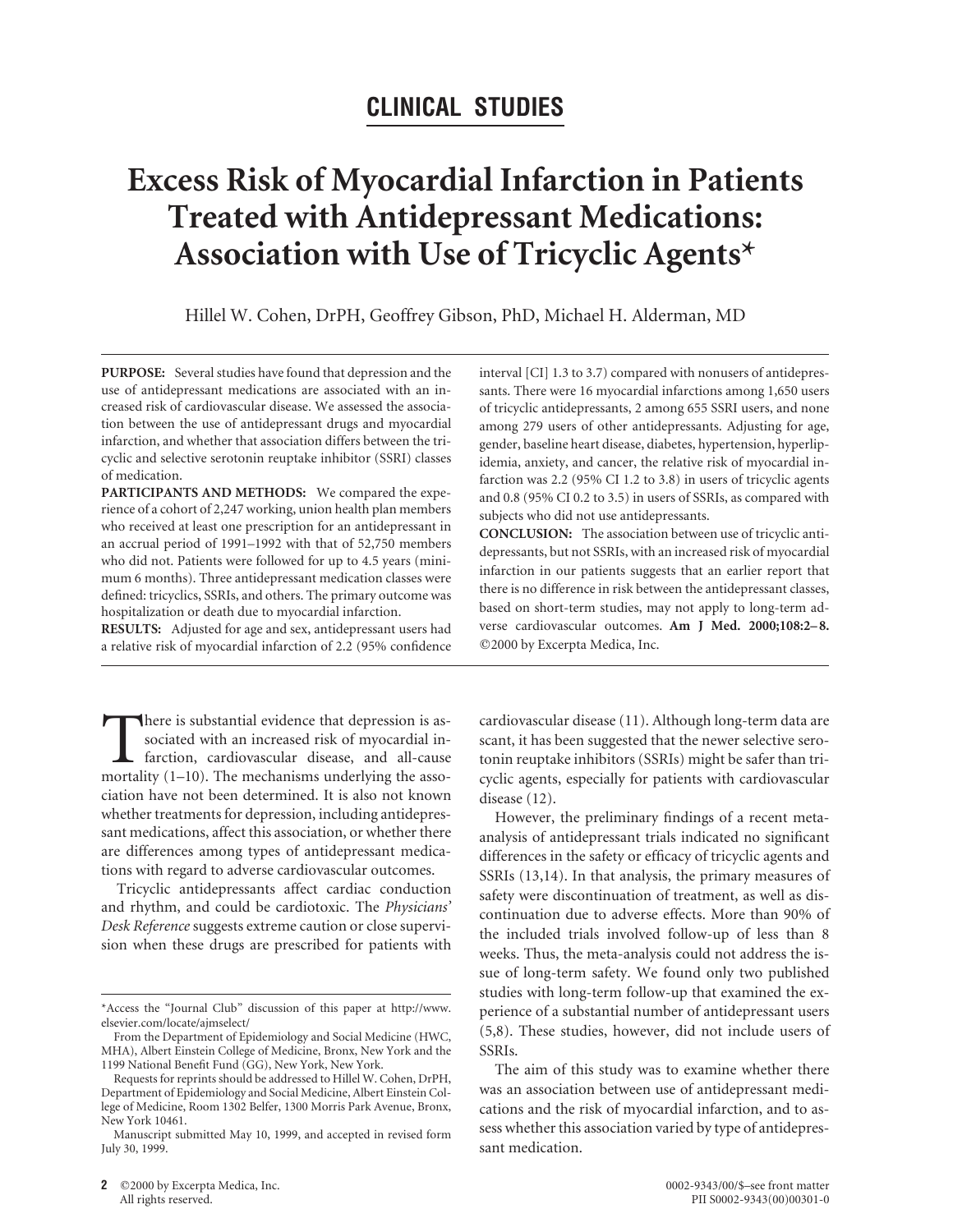#### **METHODS**

#### *Setting and Subjects*

The study took place among participants in the 1199 National Benefit Fund, a health insurance plan for members of the 1199 National Health and Human Service Employees Union, which represents hospital, nursing home, and other workers in service, clerical, technical, and professional categories in the New York City metropolitan area. The plan includes comprehensive medical and hospital coverage, and almost all full-time workers were also eligible for prescription benefits. There were 65,703 union members who were eligible for prescription benefits in 1991 and 1992, the first years that prescription data were available. The 3,098 participants who were less than 25 years old and the 3,986 who were at or above the retirement age of 65 years during this period were excluded.

#### *Prescription Data*

During the study, the National Prescription Administrators, Inc. managed the prescription benefits. Their administrative data tapes were used to identify antidepressant and other medication use. There were no copayments or deductibles for prescription medications, so it is likely that eligible participants used the benefit plan to fill all of their prescriptions. Records were kept only for prescriptions filled, not for prescriptions written that were not filled. Medications were recorded by generic name and therapeutic codes of the American Hospital Formulary Service (15). Those with a therapeutic category code of antidepressant (codes 2816040000 through 2816040910) were subdivided into three classes: tricyclic agents, SSRIs, and a composite of monoamine oxidase (MAO) inhibitors or atypical agents. This coding was reviewed by a psychopharmacologist and confirmed by reference to the *Physicians' Desk Reference*. Some patients had prescriptions for more than one class of antidepressant medication. Antianxiolytic agents were not included, since they were also prescribed for patients with anxiety but not depression; these medications were coded separately. American Hospital Formulary Service codes were also used to classify medications that would indicate other illnesses, including hypertension, hyperlipidemia, heart disease, diabetes, and cancer. Heart disease drugs were defined as cardiovascular agents that are not primarily prescribed for hypertension or hyperlipidemia. One or more prescriptions filled during 1991 to 1992 were considered indication of use of a drug category.

#### *Outcome Data and Follow-up*

Since the National Benefit Fund provided hospitalization and death benefits, computerized records were available for discharge diagnoses and cause of death, coded according to *International Classification of Diseases, 9th Revision* (ICD-9) criteria (16). Hospitalization with a discharge diagnosis of myocardial infarction, or death due to myocardial infarction, was the primary outcome. Data for all hospitalizations for cardiovascular disease, as well as cardiovascular and all-cause mortality, were also collected. Codes 410.0 through 410.9 were categorized as myocardial infarction. Deaths or hospitalization discharges with codes 390.0 through 459.9 were categorized as being due to cardiovascular disease, including myocardial infarction.

The years 1991 to 1992 were considered as the accrual period. Follow-up began on January 1, 1993, and lasted until June 30, 1997, or the loss of National Benefit Fund eligibility. A minimum of 6 months follow-up time was required. Of the 58,619 patients who met the selection criteria described above, 3,622 had less than a 6-month minimum follow-up time, leaving 54,997 patients for analysis.

#### *Statistical Analysis*

Baseline characteristics of the patients were compared by use of antidepressant medications and by drug class. Comparisons with nonusers of antidepressant medications were made with the chi-square test for categorical variables and by analysis of variance for continuous variables. Event rates (per 1,000 person-years) were determined by use of antidepressant medication, adjusted for age and sex with the direct standardization method. Ageand sex-adjusted relative risks (RR) and 95% confidence intervals (CI) were calculated for antidepressant use and for each of the three classes of antidepressant medication, with no antidepressant use as the reference category. Subjects were also stratified by use of medications for heart disease and for hypertension. Proportional hazards models (17) were used to determine the associations of antidepressant use and each drug class with outcomes while adjusting for potential confounders. Unless otherwise noted, a two-tailed alpha  $<$  0.05 was used as the criterion for statistical significance. All statistical analyses were performed with SPSS for Windows software (18).

#### **RESULTS**

Of the 54,997 patients, 2,247 (4%) filled at least one prescription for an antidepressant medication during the accrual period (1991 to 1992). Compared with nonusers of antidepressants, those who filled at least one prescription for antidepressant medication were somewhat older, more likely to be female, and more likely to have filled a prescription for the treatment of diabetes, hypertension, heart disease, hyperlipidemia, anxiety, or cancer (Table 1). Baseline characteristics did not differ significantly among patients treated with the three antidepressant classes, except for age, sex, and treatment for anxiety.

The mean ( $\pm$  SD) length of follow-up was 3.3  $\pm$  1.4 years among patients who had any antidepressant use,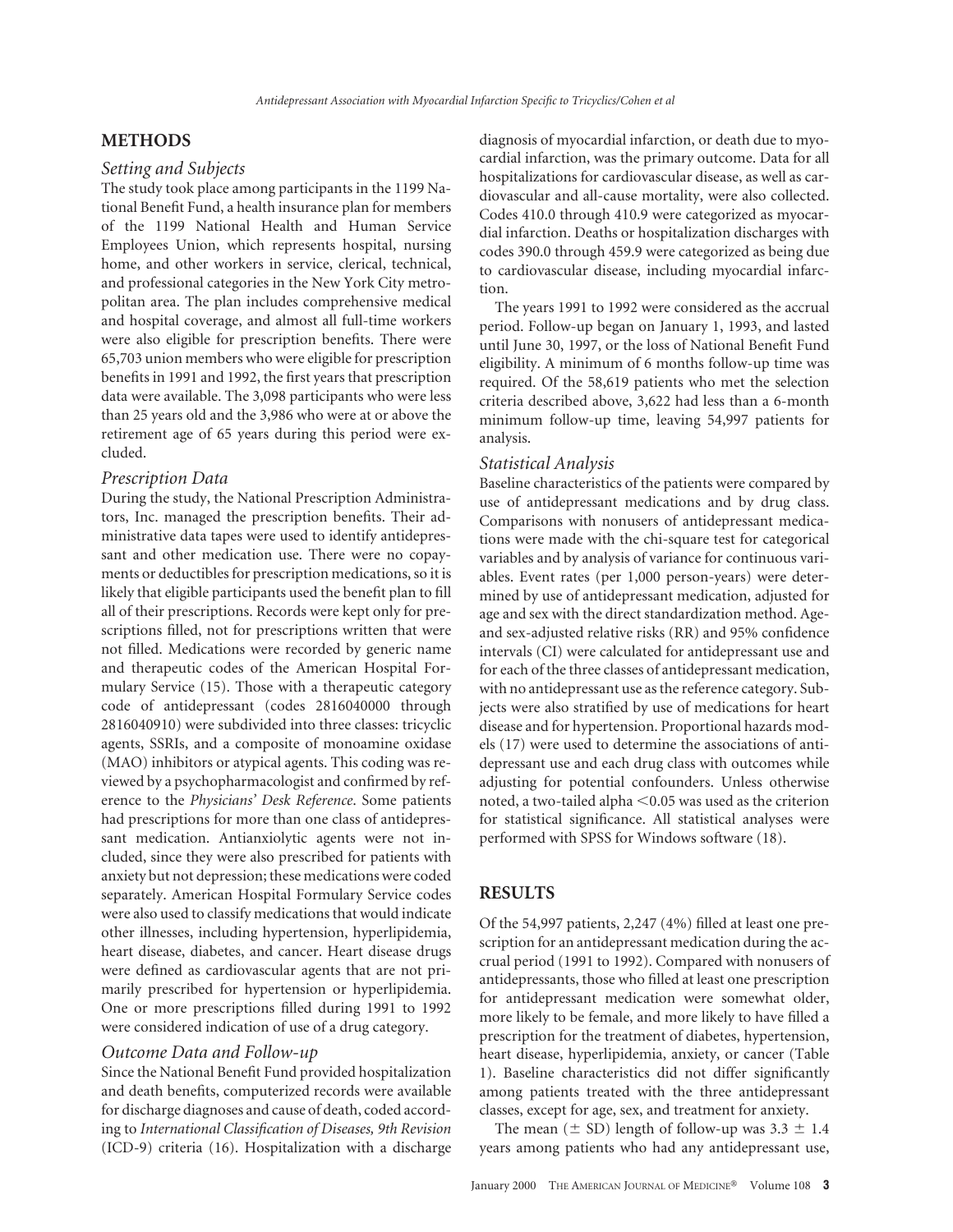*Antidepressant Association with Myocardial Infarction Specific to Tricyclics/Cohen et al*

|                            | No.<br>Any<br>Antidepressant<br>Antidepressant<br>Medication (%)<br>Medication (%)<br>$(n = 52,750)$<br>$(n = 2,247)$ |                                      | Antidepressant Class   |                                                     |                 |
|----------------------------|-----------------------------------------------------------------------------------------------------------------------|--------------------------------------|------------------------|-----------------------------------------------------|-----------------|
| Characteristic*            |                                                                                                                       | Tricyclic Agent (%)<br>$(n = 1,650)$ | SSRI(%)<br>$(n = 655)$ | MAO-Inhibitor/<br>Atypical Agent (%)<br>$(n = 279)$ |                 |
| Age (years), mean $\pm$ SD | $45.3 \pm 9.4$                                                                                                        | $43.3 \pm 10.1$                      | $45.5 \pm 9.3$         | $44.3 \pm 9.5$                                      | $45.7 \pm 10.0$ |
| Male sex                   | 23                                                                                                                    | 32                                   | 22                     | 22                                                  | 27              |
| Prescription for           |                                                                                                                       |                                      |                        |                                                     |                 |
| <b>Diabetes</b>            | 9                                                                                                                     | 5                                    | 9                      | 8                                                   | 8               |
| Hypertension               | 40                                                                                                                    | 22                                   | 41                     | 38                                                  | 42              |
| Heart disease              | 10                                                                                                                    | 5                                    | 10                     | 9                                                   | 11              |
| Hyperlipidemia             |                                                                                                                       | 3                                    |                        | 8                                                   |                 |
| Anxiety                    | 43                                                                                                                    | 9                                    | 43                     | 53                                                  | 57              |
| Cancer                     | 5                                                                                                                     |                                      | 4                      | 5                                                   | 5               |

**Table 1.** Baseline Characteristics of Patients by Use of Antidepressant Medication\*

\* Antidepressant use as a whole and each class of antidepressant use differed significantly (*P* < 0.01) from no antidepressant use for each characteristic. In addition, there were significant differences in age, gender, and treatment for anxiety by antidepressant class.

 $SSRI =$  selective serotonin re-uptake inhibitor;  $MAO =$  monoamine oxidase.

compared with 3.6  $\pm$  1.3 years for patients without antidepressant use ( $P \le 0.05$ ). Length of follow-up did not differ between the antidepressant class categories.

### *Antidepressant Use and Subsequent Myocardial Infarction and Other Outcomes*

Adjusting for age and sex, subjects using any antidepressant medication had more than twice the risk of a subsequent myocardial infarction than those not using antidepressants (Table 2). They also had greater mortality and were more likely to be hospitalized for cardiovascular disease.

Among patients who did not use medication for heart disease, those who used antidepressant medications were more likely to have an adverse outcome, although for

myocardial infarction the difference did not quite reach statistical significance. For patients who were treated with medication for heart disease, use of antidepressant medications was associated with more than a 2.5-fold increase in the risk of a subsequent myocardial infarction (Table 2).

Among patients who did not receive a prescription for an antihypertensive agent, antidepressant use was not associated with subsequent myocardial infarction, but was significantly associated with hospitalization for cardiovascular disease (RR =  $1.7$ , 95% CI 1.3 to 2.2) and with all-cause mortality ( $RR = 2.1$ , 95% CI 1.3 to 3.2). Among those receiving antihypertensive medication, the use of antidepressant medication was associated with an increased risk of myocardial infarction (RR =  $2.2$ , 95% CI

|                                | Medication                                       | Any Antidepressant No Antidepressant<br>Medication |                                             |
|--------------------------------|--------------------------------------------------|----------------------------------------------------|---------------------------------------------|
| Outcome Event                  | Rate per 1000 Person-Years<br>(Number of Events) |                                                    | Relative Risk* (95%<br>Confidence Interval) |
| All subjects                   | $n = 2,247$                                      | $n = 52,750$                                       |                                             |
| Myocardial infarction          | 2.1(16)                                          | 1.0(191)                                           | $2.2(1.3-3.7)$                              |
| Cardiovascular hospitalization | 18.8(148)                                        | 11.2 (2134)                                        | $1.7(1.5-2.0)$                              |
| All-cause mortality            | 4.7(34)                                          | 2.7(523)                                           | $1.7(1.2-2.4)$                              |
| No heart disease drug use      | $n = 2,025$                                      | $n = 50,274$                                       |                                             |
| Myocardial infarction          | 1.4(10)                                          | 0.8(160)                                           | $1.8(0.9-3.4)$                              |
| Cardiovascular hospitalization | 15.6(113)                                        | 9.3(1805)                                          | $1.6(1.4-2.0)$                              |
| All-cause mortality            | 4.6(31)                                          | 2.4(462)                                           | $1.8(1.3-2.6)$                              |
| With heart disease drug use    | $n = 222$                                        | $n = 2,476$                                        |                                             |
| Myocardial infarction          | 9.2(6)                                           | 3.5(31)                                            | $2.6(1.1-6.2)$                              |
| Cardiovascular hospitalization | 48.9(35)                                         | 37.5(329)                                          | $1.4(1.0-1.9)$                              |
| All-cause mortality            | 4.3(3)                                           | 6.9(61)                                            | $0.7(0.2-2.1)$                              |

**Table 2.** Age- and Sex-adjusted Event Rates by Use of Antidepressant Medications, Overall and Stratified by Prescription Medicine for Heart Disease

\* Compared with no antidepressant use as reference.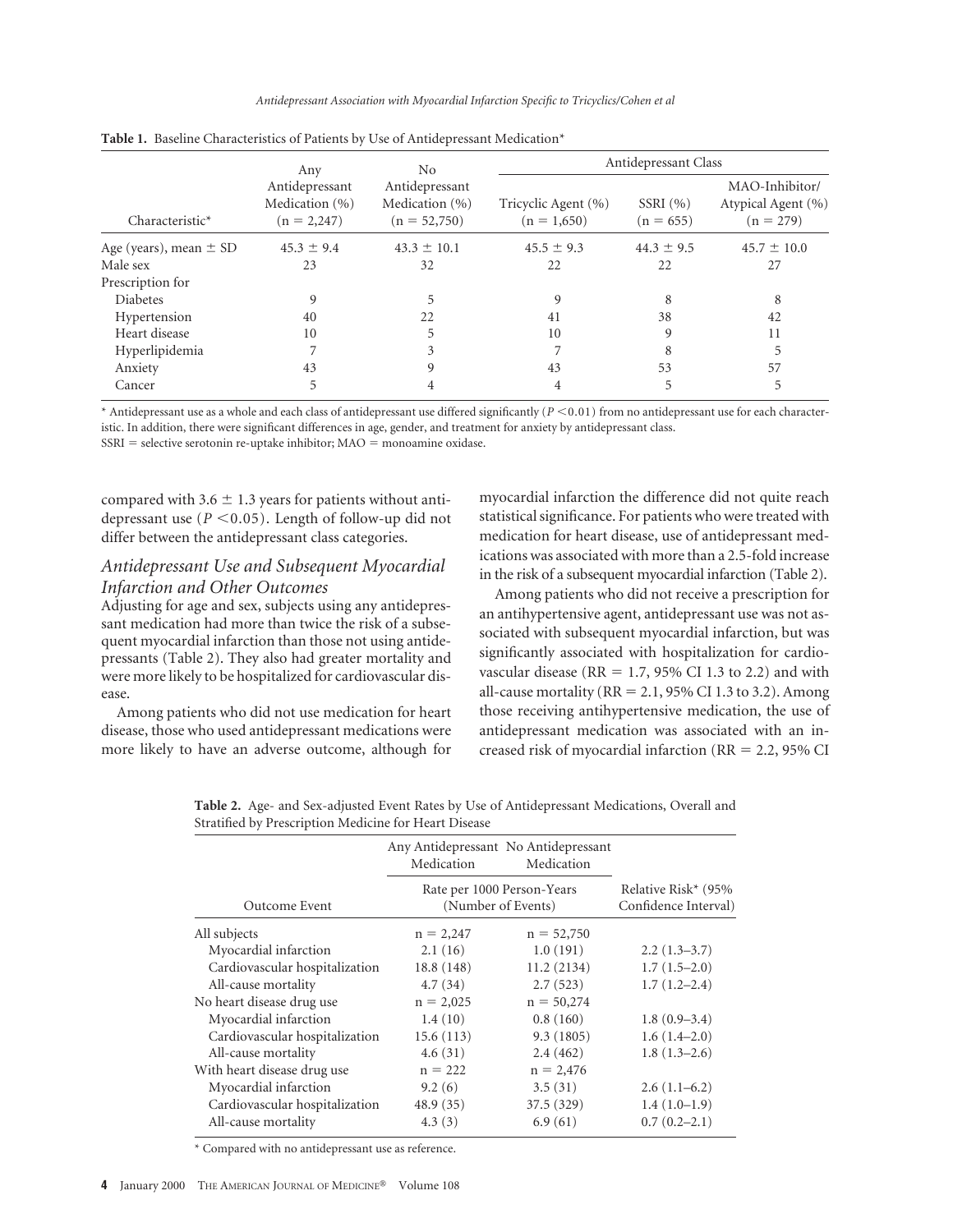*Antidepressant Association with Myocardial Infarction Specific to Tricyclics/Cohen et al*

|                                   | Tricyclic Agent                                        |                                                | SSRI                                                   |                                                | MAO-Inhibitor/Atypical Agent                            |                                               |
|-----------------------------------|--------------------------------------------------------|------------------------------------------------|--------------------------------------------------------|------------------------------------------------|---------------------------------------------------------|-----------------------------------------------|
|                                   | Rate per 1000<br>Person-years<br>(Number of<br>Events) | Relative Risk<br>(95% Confidence)<br>Interval) | Rate per 1000<br>Person-Years<br>(Number of<br>Events) | Relative Risk<br>(95% Confidence)<br>Interval) | Rate per 1000<br>Person-Years<br>(Numbers of<br>Events) | Relative Risk<br>(95% Confidence<br>Interval) |
| All Subjects                      |                                                        | $n = 1,650$                                    | $n = 655$                                              |                                                | $n = 279$                                               |                                               |
| Myocardial infarction             | 2.6(14)                                                | $2.8(1.6-4.7)$                                 | 1(2)                                                   | $1.1(0.3-4.3)$                                 | 0(0)                                                    |                                               |
| Cardiovascular<br>hospitalization | 19.6(113)                                              | $1.8(1.5-2.2)$                                 | 17.2(36)                                               | $1.5(1.1-2.1)$                                 | 21.6(21)                                                | $1.9(1.2-2.9)$                                |
| All-cause mortality               | 4.1(21)                                                | $1.4(0.9-2.2)$                                 |                                                        | $4(8)$ 1.4 $(0.7-2.9)$                         | 5(5)                                                    | $1.8(0.7-4.3)$                                |
| No heart disease drug             |                                                        | $n = 1,486$                                    |                                                        | $n = 598$                                      |                                                         | $n = 249$                                     |
| Myocardial infarction             | 2(9)                                                   | $2.3(1.2-4.5)$                                 | 0.4(1)                                                 | $0.7(0.1-5.0)$                                 | 0.0(0)                                                  |                                               |
| Cardiovascular<br>hospitalization | 16.8(86)                                               | $1.7(1.4-2.1)$                                 | 14.9(27)                                               | $1.4(1.0-2.1)$                                 | 21.3(18)                                                | $2.1(1.3-3.3)$                                |
| All-cause mortality               | 3.8(18)                                                | $1.4(0.9-2.3)$                                 |                                                        | $4.6(8)$ 1.7 $(0.8-3.5)$                       | 6.1(5)                                                  | $2.2(0.9-5.4)$                                |
| With heart disease drug           | $n = 164$                                              |                                                | $n = 57$                                               |                                                | $n = 30$                                                |                                               |
| Myocardial infarction             | 7.8(5)                                                 | $2.9(1.1-7.4)$                                 | 2(1)                                                   | $1.6(0.2 - 11.6)$                              | 0(0)                                                    |                                               |
| Cardiovascular<br>hospitalization | 39.4(27)                                               | $1.4(1.0-2.1)$                                 | 27.75(9)                                               | $1.4(0.7-2.7)$                                 | 15.7(3)                                                 | $0.7(0.2-2.2)$                                |
| All-cause mortality               | 3(3)                                                   | $0.9(0.3-2.8)$                                 | 0(0)                                                   |                                                | 0(0)                                                    |                                               |

**Table 3.** Age- and Sex-adjusted Event Rates by Class of Antidepressant Use

 $SSRI =$  selective serotonin reuptake inhibitor;  $MAO =$  monoamine oxidase.

1.2 to 3.9) and cardiovascular hospitalization ( $RR = 1.4$ , 95% CI 1.1 to 1.7), but not with all-cause mortality ( $RR =$ 1.2, 95% CI 0.7 to 2.0).

#### *Risk of Adverse Events by Antidepressant Class*

Compared with patients who did not use any antidepressant medications, those treated with tricyclic agents were substantially more likely to be hospitalized for myocardial infarction (Table 3), whereas use of SSRIs was not associated with the risk of myocardial infarction. Each of the antidepressant classes was associated with cardiovascular hospitalizations.

The association between use of tricyclic agents and the

risk of myocardial infarction remained significant in analyses that were stratified by use of medications for heart disease (Table 3), while the association with cardiovascular hospitalizations was significant only among those who were not treated with medication for heart disease.

#### *Multivariate Analysis*

Adjusting for sex, age, and treatment for hypertension, hyperlipidemia, diabetes, heart disease, anxiety, and cancer, antidepressant use was significantly associated with the rate of myocardial infarction (hazard ratio  $= 1.8, 95\%$ CI 1.1 to 3.1). For cardiovascular hospitalizations, the

|--|

|                     | Model with<br>Tricyclic Agents         | Model with SSRIs* | Model with MAO-<br>Inhibitors/Atypical Agents |  |  |  |
|---------------------|----------------------------------------|-------------------|-----------------------------------------------|--|--|--|
|                     |                                        |                   |                                               |  |  |  |
| Variable (units)    | Hazard Ratio (95% Confidence Interval) |                   |                                               |  |  |  |
| Antidepressant use* | $2.2(1.2-3.8)$                         | $0.8(0.2-3.5)$    | Not computable                                |  |  |  |
| Age (10 years)      | $1.6(1.4-1.8)$                         | $1.6(1.4-1.8)$    | $1.6(1.4-1.8)$                                |  |  |  |
| Male gender         | $3.5(2.7-4.7)$                         | $3.4(2.5-4.5)$    | $3.4(2.6-4.6)$                                |  |  |  |
| Prescription for    |                                        |                   |                                               |  |  |  |
| <b>Diabetes</b>     | $2.9(2.1-4.1)$                         | $3.0(2.1-4.3)$    | $3.1(2.2 - 4.4)$                              |  |  |  |
| Hypertension        | $1.7(1.3-2.4)$                         | $1.7(1.2-2.3)$    | $1.7(1.2-2.3)$                                |  |  |  |
| Heart disease       | $2.1(1.4-3.1)$                         | $2.2(1.4-3.3)$    | $2.1(1.4-3.2)$                                |  |  |  |
| Hyperlipidemia      | $1.2(0.7-1.9)$                         | $1.1(0.7-1.9)$    | $1.1(0.7-1.9)$                                |  |  |  |
| Anxiety             | $0.9(0.6-1.5)$                         | $0.9(0.6-1.5)$    | $1.0(0.6-1.6)$                                |  |  |  |
| Cancer              | $2.1(0.5-8.3)$                         | $2.4(0.6-9.8)$    | $2.5(0.6-10.1)$                               |  |  |  |

\* No antidepressant use as reference category.

 $SSRI =$  selective serotonin reuptake inhibitor;  $MAO =$  monoamine oxidase.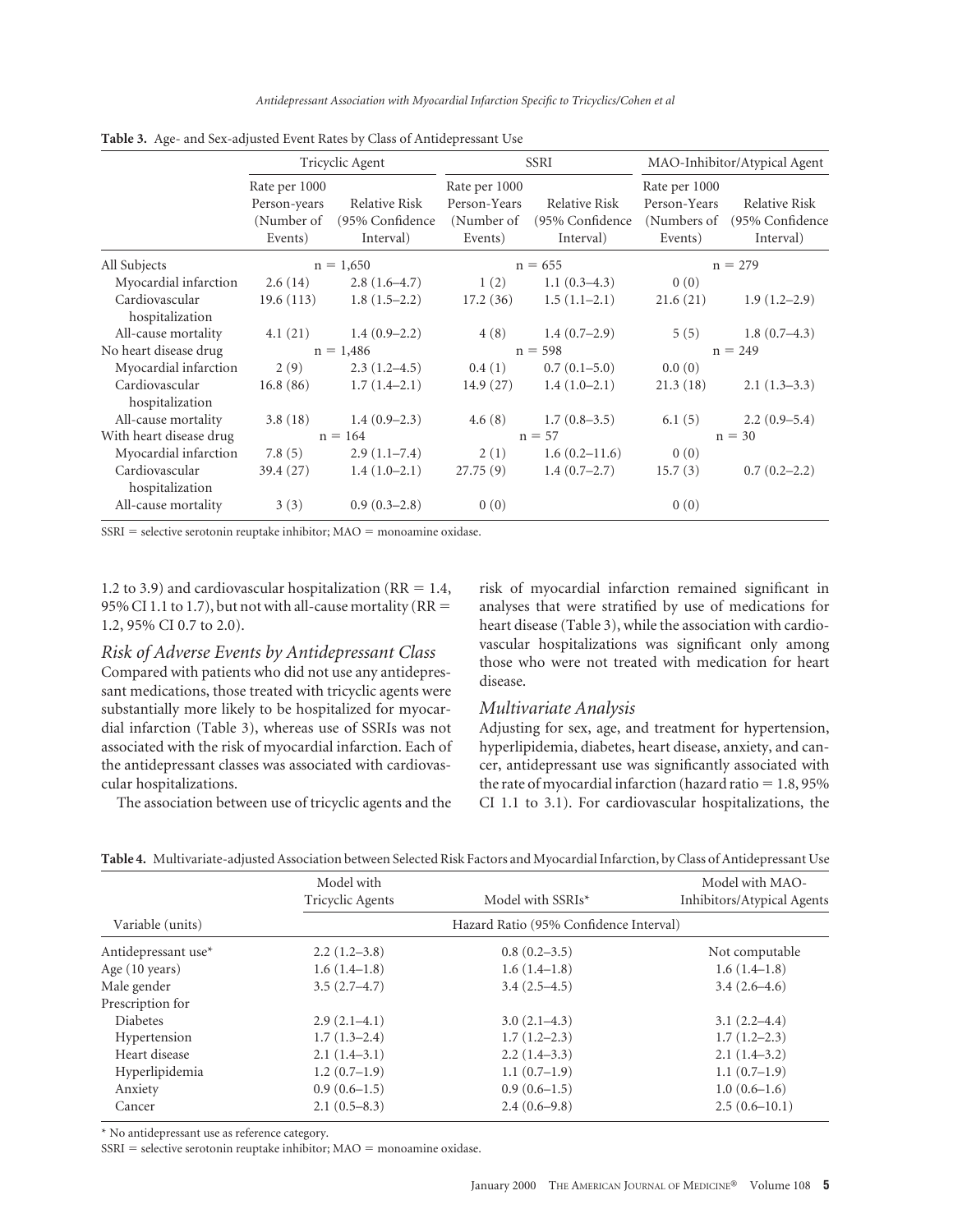**Table 5.** Multivariate-adjusted Association between Cardiovascular Hospitalization and All-Cause Mortality, by Class of Antidepressant Use

|                                    | Hazard Ratio<br>(95% Confidence Interval) |                     |  |
|------------------------------------|-------------------------------------------|---------------------|--|
| Antidepressant<br>$class*$         | Cardiovascular<br>Hospitalization         | All-Cause Mortality |  |
| Tricyclic agents                   | $1.4(1.2-1.7)$                            | $1.1(0.7-1.6)$      |  |
| <b>SSRIs</b>                       | $1.2(0.9-1.7)$                            | $1.0(0.5-2.0)$      |  |
| MAO-inhibitors/<br>atypical agents | $1.4(0.9-2.1)$                            | $1.2(0.5-3.0)$      |  |

\* As indicator variables in separate models with no antidepressant use as reference. Other covariates were age, gender, and use of medication for hypertension, heart disease, hyperlipidemia, diabetes or hyperglycemia, anxiety and cancer.

 $SSRI =$  selective serotonin reuptake inhibitor;  $MAO =$  monoamine oxidase.

hazard ratio was 1.4 (95% CI 1.2 to 1.6). Antidepressant use was not significantly associated with all-cause mortality (hazard ratio 1.3, 95% CI 0.9 to 1.8). Use of tricyclic agents was significantly associated with myocardial infarction (Table 4), whereas use of SSRIs was not. Use of tricyclic agents was also associated with cardiovascular hospitalization, but not with all-cause mortality (Table 5).

#### **DISCUSSION**

We found that the association between use of tricyclic agents and subsequent myocardial infarction was substantially greater than that observed for use of SSRIs, and persisted after multivariate adjustment for potential confounders. In addition, use of any antidepressant medication was significantly associated with myocardial infarction, cardiovascular hospitalization, and all-cause mortality. To the extent that antidepressant use serves as a surrogate marker for underlying depression, this finding is consistent with the reported association of depression with myocardial infarction and other cardiovascular disease (1–10). Since we could not identify depressed patients who were not using antidepressant medications, it was not possible to examine the effect of pharmacologic treatment on the association of depression with cardiovascular disease. Nonetheless, our findings suggest that pharmacologic treatment for depression does not eliminate the increased risk of myocardial infarction associated with depression, and are thus consistent with studies that have found an increased risk in patients who were taking antidepressant medications (5,8) or had a history of treatment for depression (9).

A randomized trial will be required to determine whether antidepressant use in general, and the different classes of agents in particular, affect the association between depression and cardiovascular disease. However, the estimates of the relative risks of myocardial infarction and cardiovascular events in this study for any antidepressant use, and for use of tricyclic agents, were similar to those of the studies in which depression was measured by interview or survey scale instruments, and in which antidepressant use was either unknown or uncommon  $(2 - 4, 6, 7)$ .

There are several potential mechanisms that may explain the association of depression with myocardial infarction and cardiovascular disease (19-22). Hopelessness, a dimension of depression, has been associated with the progression of atherosclerosis (23), which might explain the association between depression and cardiac events that occur many years later (3,10). In our study, the maximum length of follow-up was 4.5 years, and it is possible that a substantial number of patients who took antidepressant medications during the accrual years might have had an onset of depression considerably earlier.

Depression may inhibit parasympathetic activity or stimulate sympathetic activity with subsequent changes in serum levels of catecholamines (24). Such effects could increase heart rate, decrease heart rate variability, or contribute to electrical instability (19,25–27). The association of depression with cardiovascular disease outcomes may also be related to increased platelet activation, which has been observed in depressed patients (28,29). Platelet activation, mediated by serotonin, can contribute to vasoconstriction, atherosclerosis, and thrombosis (30).

Our findings are consistent with the hypothesis that tricyclic antidepressants aggravate the cardiovascular effects of depression. Tricyclic agents are class I antiarrhythmic drugs, a group of medications that have been associated with an increased risk of sudden death (31,32). They have also been shown to increase heart rate and reduce heart rate variability (33). Cardiac complications of tricyclic antidepressant therapy were observed decades ago (34). The *Physicians' Desk Reference* contained warnings about the cardiac effects of tricyclic agents before the beginning of this study (35), and since 1981 several investigators have warned about the use of tricyclic agents, particularly among those with cardiovascular disease  $(36 - 40).$ 

The results of this study are also consistent with the possibility that treatment with SSRIs might ameliorate the adverse effect of depression on cardiovascular disease. For example, SSRIs may inhibit platelet aggregation (41). However, in the absence of a control group of patients who had untreated depression, we cannot distinguish among potentially deleterious effects of tricyclic agents, protective effects of SSRIs, or a combination of both.

Our findings stand in contrast with those of a recent meta-analysis (13), which reported that, contrary to what had been suspected, SSRIs were not significantly safer than tricyclic agents. However, more than 90% of the clinical trials that were included in the meta-analysis were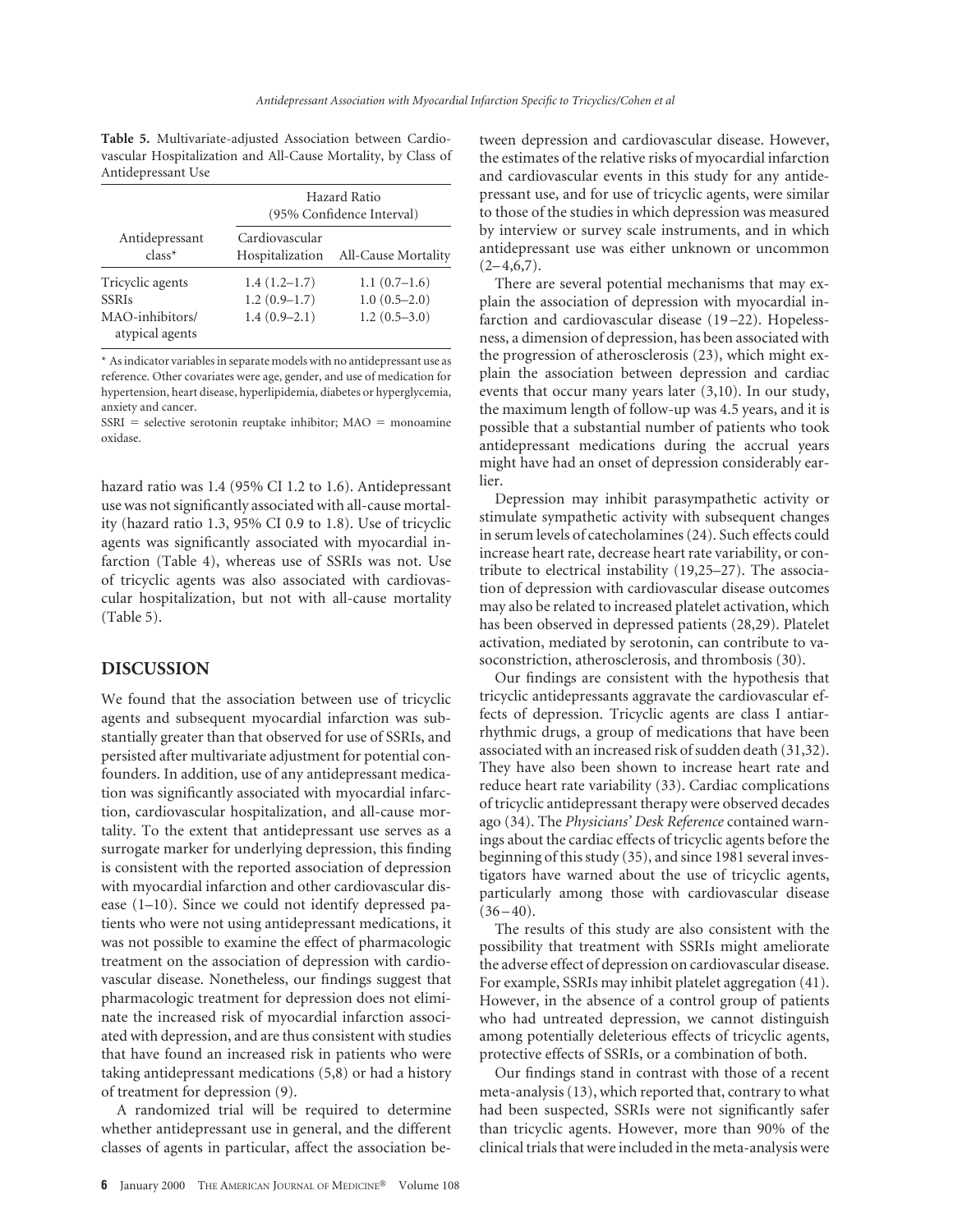less than 8 weeks in duration. Thus, that analysis could not detect long-term adverse effects. Only two previous studies examined the long-term outcome of substantial numbers of patients treated with antidepressant mediations, primarily tricyclic agents. In one study (5), 132 antidepressant users had 8 ischemic heart disease events, compared with 181 events among 5,568 nonusers, for an adjusted odds ratio of 2.0 (95% CI 1.1 to 4.0). The other study (8), with 456 patients in the exposed group and 912 randomly chosen controls, reported only all-cause mortality. The age- and sex-adjusted hazard ratio for all-cause mortality associated with antidepressants was 1.7 (95% CI 1.3 to 2.1). The consistency of our findings with these two earlier studies lends validity to our results.

However, our study has several limitations. Outcomes were identified from administrative records, although the ICD-9 codes that we used to identify hospitalizations for myocardial infarction and cardiovascular disease, while imperfect, are reasonably reliable (42,43). Information about several cardiovascular risk factors, such as smoking, body mass index, and exercise, were not available. Other factors, such as serum lipid levels, diabetes, and blood pressure, had to be estimated by using data about prescriptions for hyperlipidemia, diabetes, and hypertension during the accrual period, and prior history of myocardial infarction and cardiovascular disease was also estimated with the use of drugs for heart disease. However, about 80% of antidepressant medications are prescribed by physicians other than psychiatrists (44). If these patients also had blood pressure, and perhaps serum lipid values, measured, that may have led to overreporting of these risk factors among the users of antidepressant medications. Similarly, if the patients treated with antidepressant medications were more likely to be treated for cardiovascular diseases than those who never saw a physician, this would also bias our results toward the null, thereby reducing the strength of any observed association. Notably, despite the warnings in the *Physicians' Desk Reference* about the use of tricyclic agents for patients with cardiovascular disease, users of tricyclic agents were as likely as users of SSRIs to have concomitant use of medications for heart disease and hypertension.

In summary, these results add to the accumulating evidence that depression is associated with subsequent myocardial infarction and cardiovascular disease. The adverse effects of treatment with antidepressant medications were limited to tricyclic agents, suggesting that there may be important differences in the effects of different classes of drugs.

#### **REFERENCES**

- 1. Carney RM, Rich MW, Freeland KE. Major depressive disorder predicts cardiac events in patients with coronary artery disease. *Psychosomat Med.* 1988;50:627– 633.
- 2. Ahern DK, Gorkin L, Anderson JL, et al. Biobehavioral variables and mortality or cardiac arrest in the Cardiac Arrhythmia Pilot Study (CAPS). *Am J Cardiol.* 1990;66:59 – 62.
- 3. Anda R, Williamson D, Jones D, et al. Depressed affect, hopelessness, and the risk of ischemic heart disease in a cohort of U.S. adults. *Epidemiology.* 1993;4:285–294.
- 4. Aromaa A, Raitasalo R, Heliovaara M, et al. Depression and cardiovascular diseases. *Acta Psychiatr Scand.* 1994;377(suppl):77– 82.
- 5. Lapane KL, Zierler S, Lasater TM, et al. Is the use of psychotropic drugs associated with increased risk of ischemic heart disease? *Epidemiology.* 1995;63:376 –381.
- 6. Barefoot JC, Schroll M. Symptoms of depression, acute myocardial infarction, and total mortality in a community sample. *Circulation.* 1996;93:1976 –1980.
- 7. Pratt LA, Ford DE, Crum RM, et al. Depression, psychotropic medication, and risk of myocardial infarction: prospective data from the Baltimore ECA follow-up. *Circulation.* 1996;94:3123–3129.
- 8. Bingefors K, Isacson D, Von Knorring L, et al. Antidepressanttreated patients in ambulatory care: mortality during a nine-year period after first treatment. *Br J Psychiatry.* 1996;169:647– 654.
- 9. Cohen HW, Madhavan S, Alderman MH. Depression and myocardial infarction in treated hypertensive patients. *Circulation.* 1997; 96(suppl 1):375.
- 10. Ford DE, Mead LA, Chang PP, et al. Depression is a risk factor for coronary artery disease in men: the Precursors study. *Arch Intern Med.* 1998;158:1422–1426.
- 11. *Physicians' Desk Reference (PDR) 1998.* Oradell, NJ: Medical Economics; 1998.
- 12. Glassman AH. Cardiovascular effects of antidepressant drugs: updated. *J Clin Psychiatry.* 1998;59:13–18.
- 13. Treatment of depression: newer pharmacotherapies. *Summary, Evidence Report/Technology Assessment: Number 7.* Rockville, MD: Agency for Health Care Policy and Research; 1999. http://www. ahcpr.gov/clinic/deprsumm.htm.
- 14. Goode E. New and old depression drugs are found equal. *New York Times.* March 19, 1999: A1.
- 15. American Hospital Formulatory Service. *AHFS Drug Information 96.* Bethesda, MD: American Society of Health-System Pharmacists; 1996.
- 16. National Center for Health Statistics. *International Classification of Diseases (ICD-9-CM), 9th Revision, Clinical Modification.* Ann Arbor, Mich: Commission on Professional and Hospital Activities; 1988.
- 17. Cox DR. Regression models and life tables (with discussion). *J R Stat Soc.* 1972;334:187–220.
- 18. Norusis MJ. *SPSS for Windows: Base System User's Guide, Release 6.0.* Chicago: SPSS, Inc.; 1993.
- 19. Dalack GW, Roose SP. Perspectives on the relationship between cardiovascular disease and affective disorder. *J Clin Psychiatry.* 1990;51:S4 –S9.
- 20. Fielding R. Depression and acute myocardial infarction: a review and reinterpretation. *Soc Sci Med.* 1991;32:1017–1027.
- 21. Carney RM, Freedland KE, Rich MW, Jaffe AS. Depression as a risk factor for cardiac events: a review of possible mechanisms. *Ann Behav Med.* 1995;17:142–149.
- 22. Glassman AH, Shapiro PA. Depression and the course of coronary artery disease. *Am J Psychiatry.* 1998;155:4 –11.
- 23. Everson SA, Kaplan GA, Goldberg DE, et al. Hopelessness and 4-year progression of carotid atherosclerosis. *Arterioscler Thromb Vasc Biol.* 1997;17:1490 –1495.
- 24. Veith RC, Lewis N, Linares OA, et al. Sympathetic nervous system activity in major depression. Basal and desipramine-induced alterations in plasma norepinephrine kinetics. *Arch Gen Psychiatry.* 1994;51:411– 422.
- 25. Siever LJ, Davis KL. Overview: toward a dysregulation hypothesis of depression. *Am J Psychiatry.* 1985;42:1017–1031.
- 26. Carney RM, Rich MW, teVelde A, et al. Heart rate, heart rate vari-